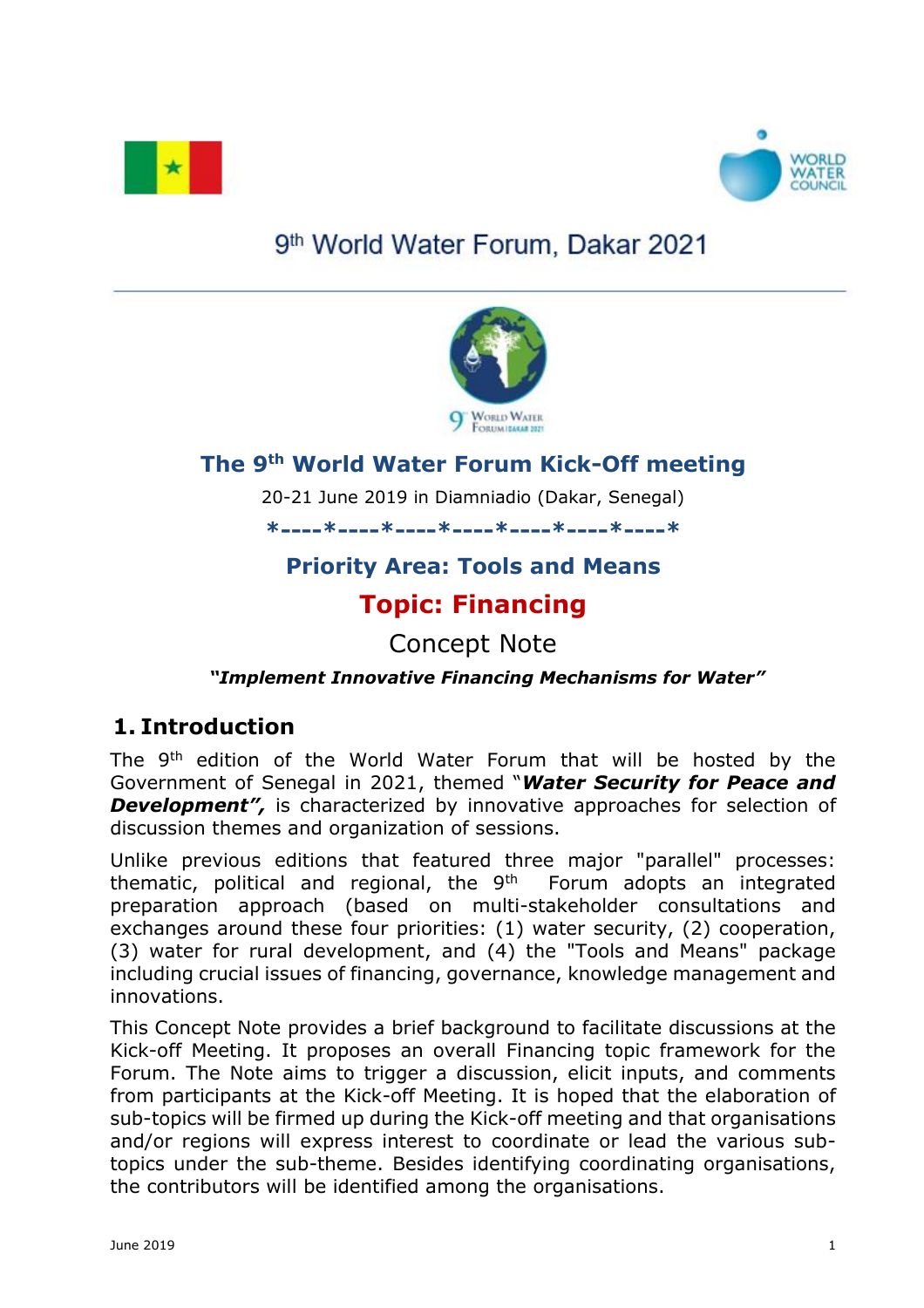### **2. Context**

Water is critical for achievement of all the Sustainable Development Goals (SDGs), especially those on food security, healthy lives, energy, sustainable cities, sustainable consumption and production, and marine and terrestrial ecosystems. SDG 6 specifically reflects the critical importance of water in its own right, ensuring availability and sustainable management of water and sanitation for all.

Due to the importance of the water sector for economic growth and inclusive development, previous World Water Fora always discussed the subject of financing, either under a specific theme or as a cross-cutting issue. During the 8 th Forum held in Brazil in 2018, financing was discussed as a cross-cutting topic devoted to the implementation of solutions.

The up-coming 9<sup>th</sup> Forum, proposes to discuss the subject of financing as a topic under the priority "Means and Tools" which also includes governance and knowledge management.

Taking in consideration the fact that the 9th World Water Forum will take place after the completion of the first period (2015-2020) of the 2030 Agenda for Sustainable Development, current trends call for concerted effort if the SDGs are to be attained.

### **3. Challenges**

The global reports (*see some references in the bibliography*) carried out on financing water security for social, environmental & economic growth, indicate the existence of several challenges faced by the water sector:

#### *Huge numbers of people without access to water and sanitation:*

 $\checkmark$  Globally, more than 2 billion people, mostly in the poorest countries of the world, lack access to safely managed drinking water services, while 4.5 billion lack access to safely managed sanitation. In Africa, the number of people without access to improved sanitation is growing.

#### *Inadequate prioritization of water security in national development plans:*

- $\checkmark$  Water has not been placed at the required level in the past, compared to other sectors. The costs of neglect, which are cumulative, are now better understood than in the past. But several challenges remain, that vary between continents as well as between countries;
- $\checkmark$  The "water sector" has many dimensions, including water as a resource to be developed and managed for the benefit of all its functions and users, and water as a service, provided to its users. Both dimensions need financing, and both are deficient.

#### *Huge investment gaps:*

 $\checkmark$  The estimated cost of meeting the SDGs for drinking water and sanitation services is estimated at \$1.7 trillion, three times more than what has been invested in the sector to date. There are also large gaps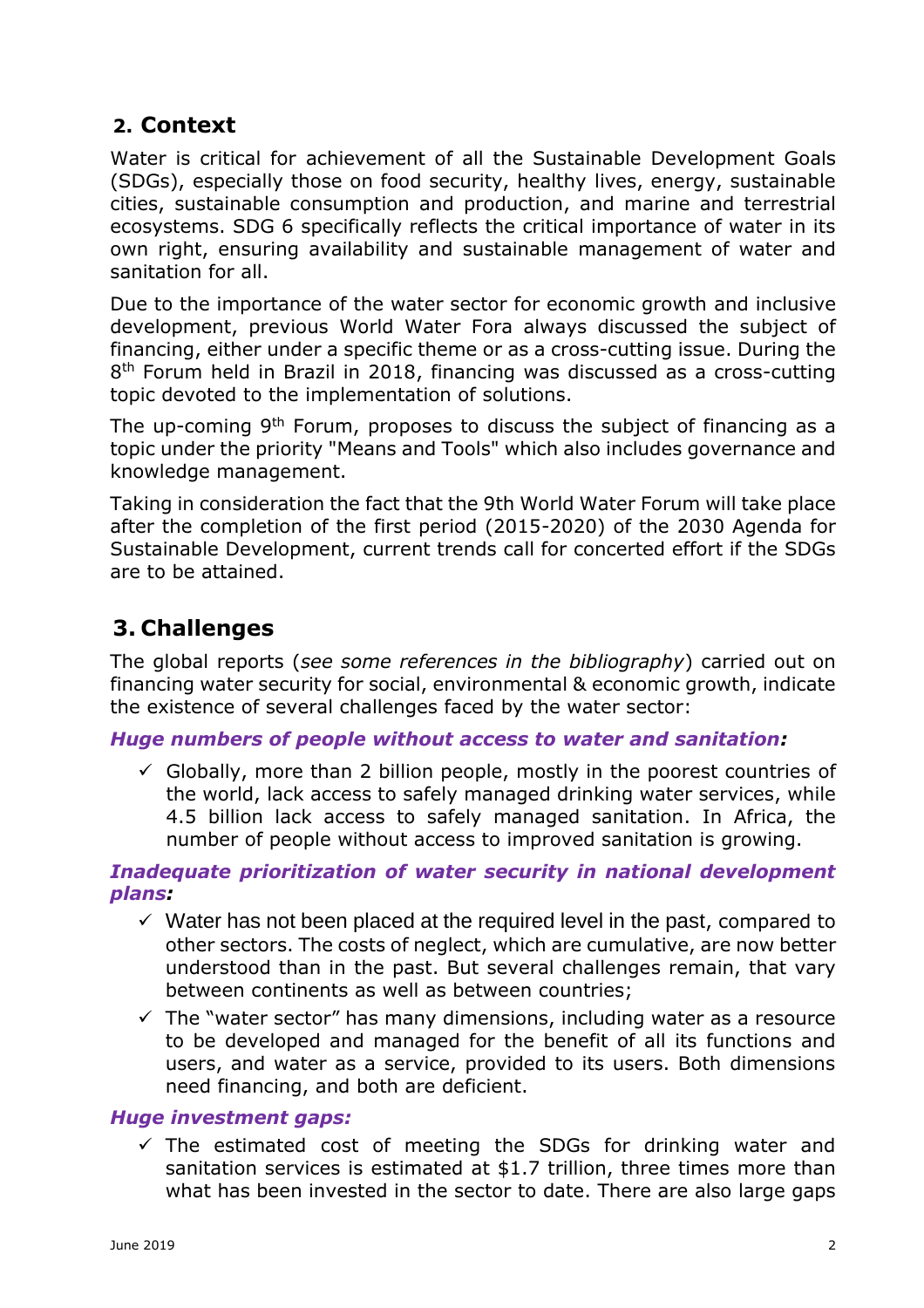in financing of services provision of services for human consumption and for human health. Sewerage and wastewater treatment is even less developed. A large part of the sewage in most developing cities is not collected, but instead disposed of in unsanitary ways that endanger public health.

- $\checkmark$  The need for greater investment in water storage is likely to become even more acute with global climate change.
- $\checkmark$  Water for agriculture, deficient in serious respects, will be even more severely challenged in coming decades due to growing demands and changing consumption patterns.
- $\checkmark$  Investments in hydropower development in the different regions call for huge financing volumes.
- $\checkmark$  Industrial effluent—untreated, or not treated to proper standards—is a serious pollutant of rivers and coastal waters, causing environmental damage harmful to both humans and wildlife. Enterprises, both private and public, in developing and transitional countries, have very large backlogs of investment in effluent treatment.

### *Critical mismatch for promoting innovative financing mechanisms*:

- $\checkmark$  Water sector investments have traditionally relied on public finance, with concessional finance playing an important role in developing countries. It is also important to note that economic growth has fostered domestic savings and nurtured financial institutions in many developing countries. The sector should look into ways to tap into these resources and institutions.
- $\checkmark$  Affordability constraints at household level.
- $\checkmark$  Limited availability of funds for domestic operators and Small scale water service providers (SSWSPs).
- $\checkmark$  Risk profile and difficulties in managing certain risks (e.g. political risk, foreign exchange risk).
- $\checkmark$  Lack of funds at decentralised, regional and transboundary level.
- $\checkmark$  Short tenor of available financing.
- $\checkmark$  Under-capitalized balance sheets.
- $\checkmark$  Lack of understanding by external lenders and investors.
- $\checkmark$  Lack of "bankable" projects" at all levels, including regional and transboundary basin level.

#### *Improve the Integrated Water Resources Management Approach:*

 $\checkmark$  Lack of funds for promoting water governance including policy and regulatory frameworks, data collection, weather forecasting, institutional capacity-building, afforestation, land use regulation, conjunctive use of surface and ground water, conservation measures, ecosystem management and pollution control.

## **4. Definition of the topic**

The stakeholder consultation workshop for the preparation of the 9th World Water Forum that took place in Dakar in June 2018 proposed some direction for Financing, under the "Tools and Means" Priority. Stakeholders proposed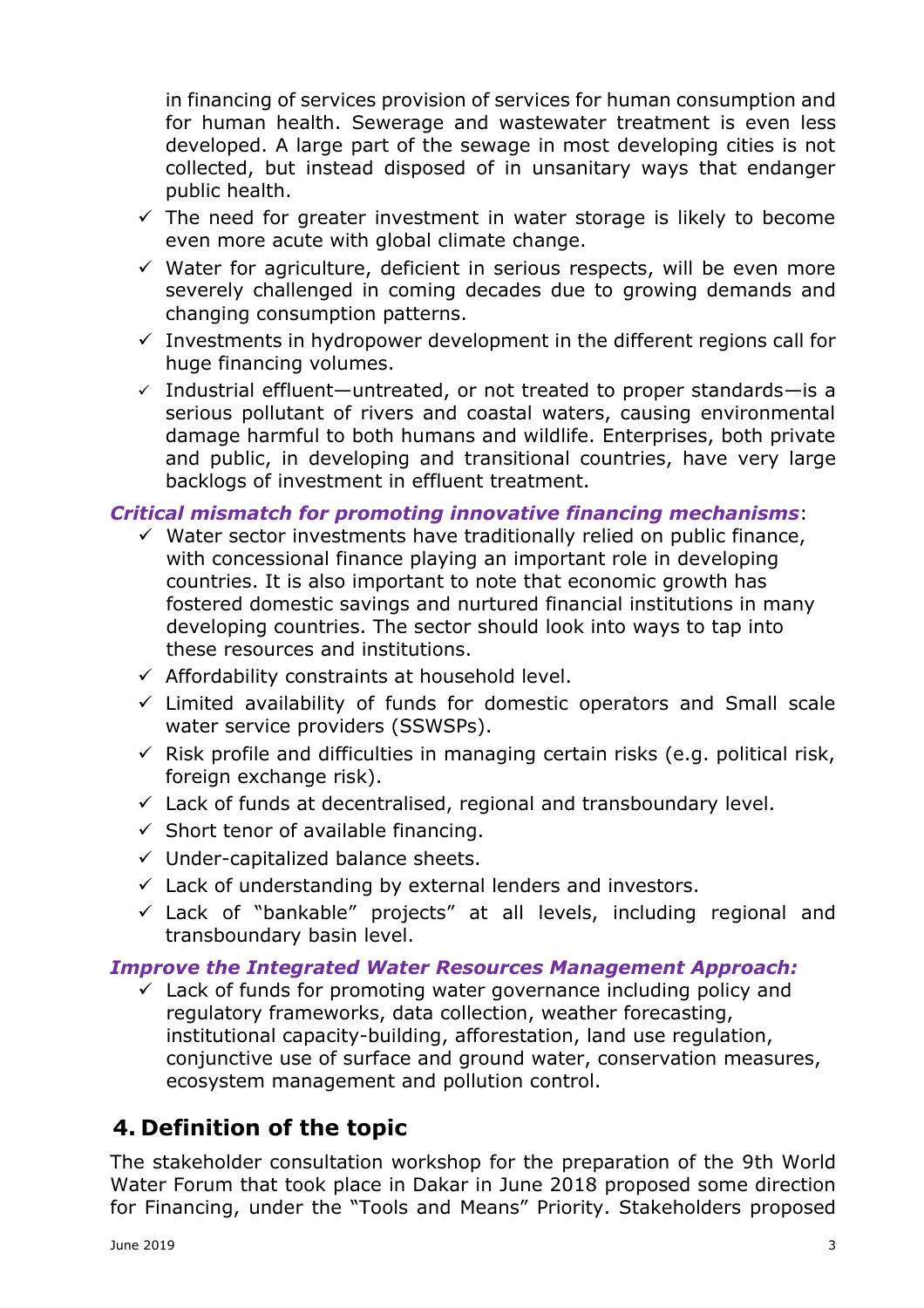#### that the Forum process should interrogate issues including: **What should be financed? How should funding be made? Where are the gaps?**

Additional issues that emerged included:

- $\checkmark$  Addressing the theme of non-revenue water (50% losses in Africa)
- $\checkmark$  Establishment of audits to identify misused funds
- $\checkmark$  Create a connection between donors facing difficulties in finding viable projects, and beneficiaries who have difficulty identifying funding
- $\checkmark$  Increase funding for humanitarian assistance that remains relatively low
- $\checkmark$  Lower funding requirements for more inclusive participation
- $\checkmark$  Merge traditional and modern expertise to find solutions that are more adapted to local contexts and consider endogenous funding.
- $\checkmark$  Financial innovation must take into account the funding application process, and how funds are to be disbursed
- $\checkmark$  Consider multi-stakeholder partnerships, in addition to PPPs
- $\checkmark$  Rethinking financing in terms of pricing, sustainable and solidarity financing, and performance

To address this direction from stakeholders, the Forum will focus on the following intervention areas:

### *What should be financed?*

- Financing the implementation of the water SDG's.
- Financing for water governance.
- Financing for water infrastructure.
- Financing the adaptation to climate change.
- Financing water development in fragile states and emergency context.

#### *How should funding be made?*

The 9<sup>th</sup> Forum will focus on the issues relating to the implementation of the innovative financing mechanisms to accelerate the development of the water sector. The discussions will focus on the mechanisms to be used for funding activities in the different intervention areas.

Innovative financing is linked to the development of two important trends at international level: i) an increased focus on programs that deliver results; and, ii) a desire to support collaboration between the public and private sector.

Innovative financing instruments complement traditional national and international resource flows — such as central and subnational budgets, aid, foreign direct investment, and remittances — to mobilize additional resources for development and address specific market failures and institutional barriers.

Innovative financing is an essential tool as the development community strives to eliminate poverty, raise living standards, and protect the environment.

#### *Where are the gaps?*

The urgent need is to fill the financing gaps by addressing the obstacles to mobilize additional financial resources, by using conventional as well as non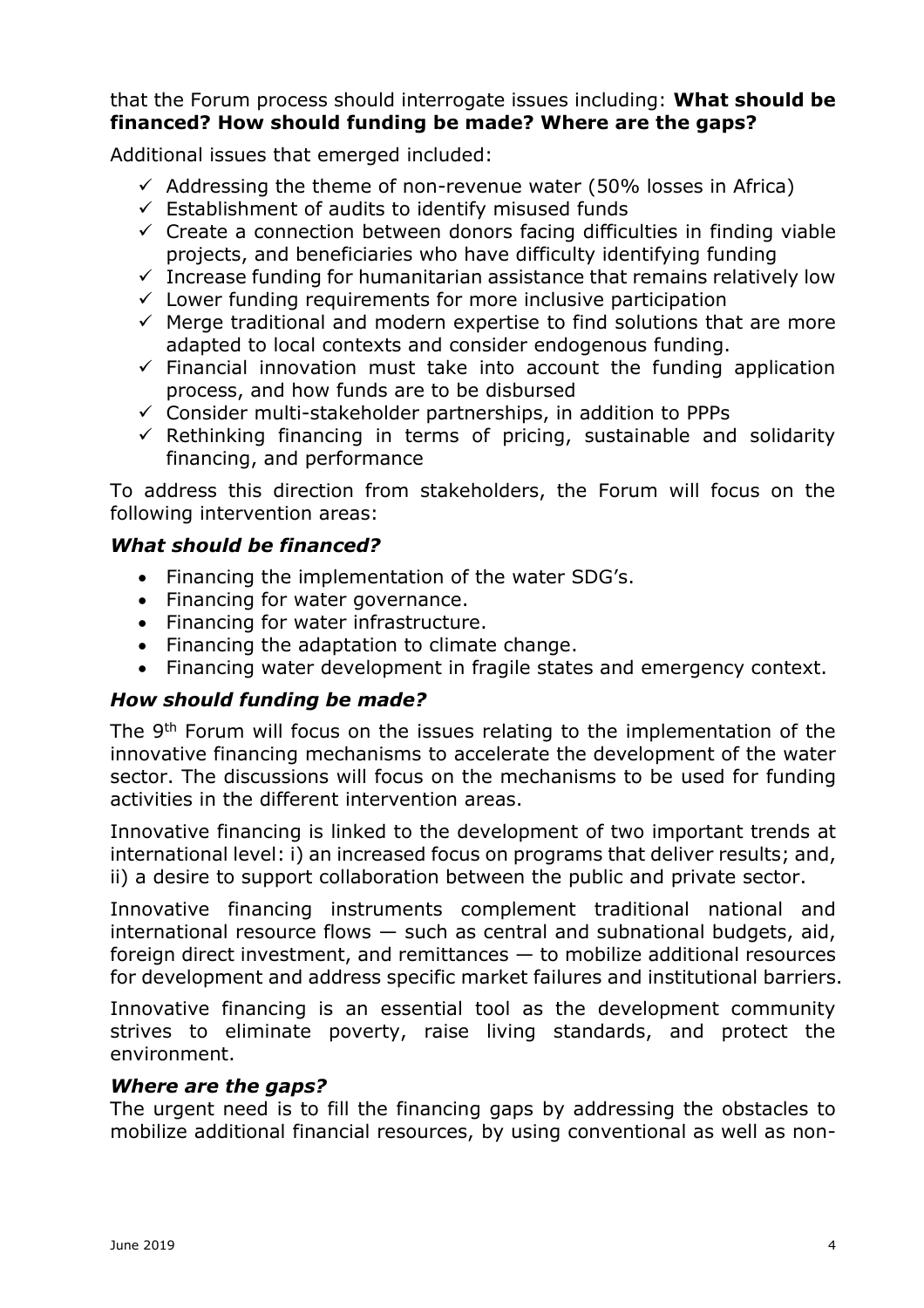conventional and innovative financial mechanisms<sup>1</sup>. Significant efforts have been made at global and regional levels in formulation of guidelines and recommendations for solving this issue of mobilization of additional financial resources. Among these frameworks and events are:

- o The Report of the World Panel on Financing Water Infrastructure Financing Water for All, published in 2003.
- o The African Water Vision 2025.
- o The OECD Studies on Water Meeting the Challenge of Financing Water and Sanitation – Tools and Approaches, published in 2011.
- o The Platform for the implementation of the Sendai Disaster Risk Reduction Summit.
- o The OECD Annual Global Risks Reports of the World Economic Forum.
- o The High Level Panel on Financing held at the 8th World Water Forum held in 2018 in Brazil.
- o The Third International Conference on Financing for Development held in Addis-Ababa in 2015.
- o The Conference of Parties (COP) process.

## **5. Expectations from the Kick-Off Meeting**

The main objectives to be achieved by the kick-off meeting include, among others, to:

- $\circ$  Initiate discussions on the sub-theme, get inputs on the proposed issues.
- o Propose contributors for finalization of the Concept note.
- o Setup a lead team for the elaboration of the Forum's key financial document(s) guided by the present Concept Note.
- o Agree on the road-map for the next steps.

### **6. The essential results expected during the Forum**

- o Main innovative mechanisms for financing the water sector development and the modalities for their implementation are identified.
- o The conditions for creating enabling environments and capacities for increased funding in the water sector are identified.
- o Potential regional and/or country assessment and reporting on funding needs, mechanisms and roadmaps.

## **7. The methodological approach and next steps**

To achieve the results highlighted above, the following three-tiered approach is proposed:

<sup>&</sup>lt;sup>1</sup> Specifically for the water sector, the following innovative financing mechanisms have been identified: i) Blended financing, ii) Repayable financing, iii) Micro-finance, iv) Output-based aid, v) Guarantees, vi) Risk insurance, vii) Devaluation backstopping facility, viii) Local-currency financing, ix) Revenue agreements, x) Municipal bonds, xi) Pooled funds, xii) Revolving funds, xiii) Bond banks, xiv) Instruments to increase sub-sovereign lending, xv) Equity contributions, xvi) Convertible loans and xvii) Project preparation facilities.